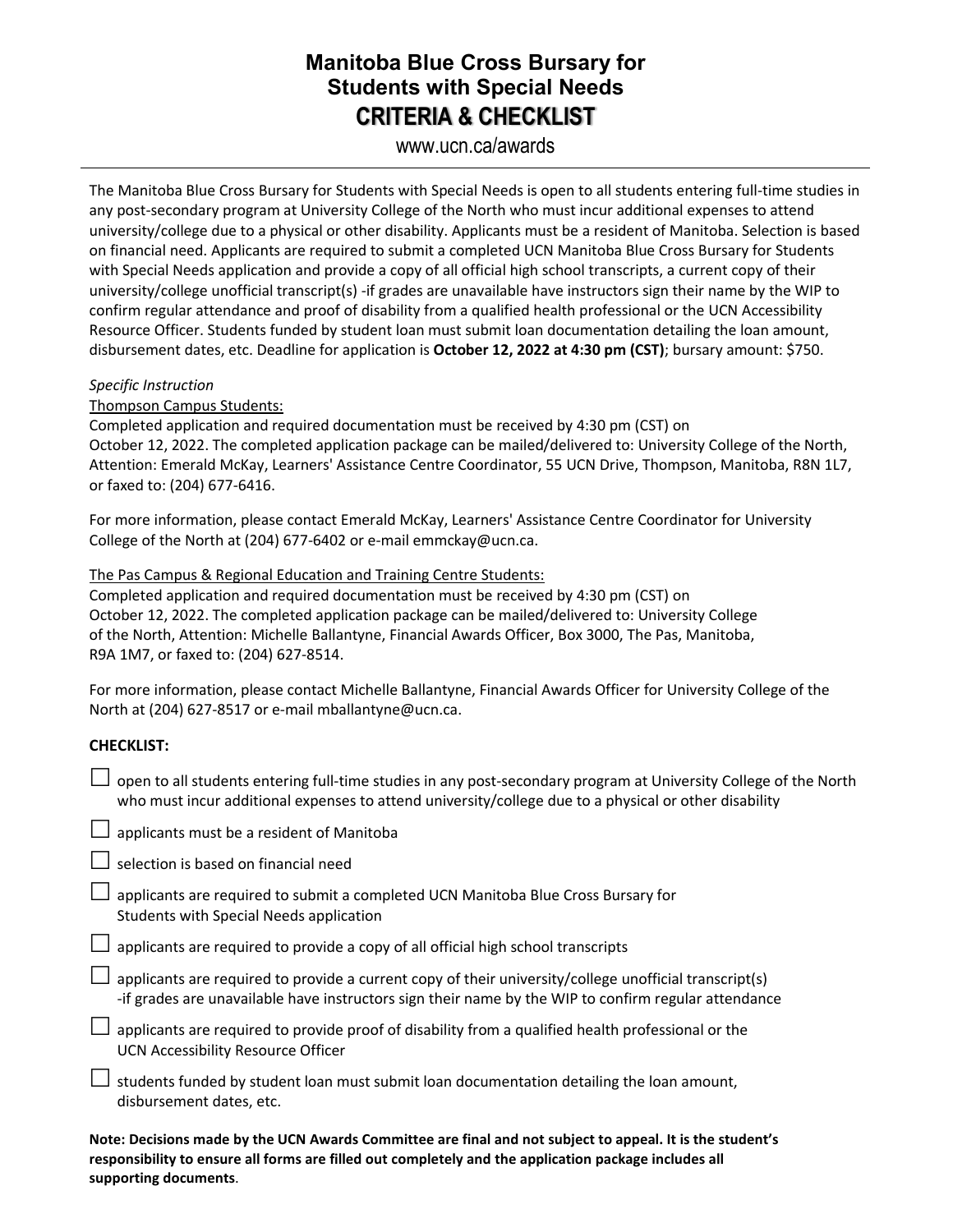

**The Pas Campus & Regional Education and Training Centre Students** Michelle Ballantyne, Financial Awards Officer Box 3000, The Pas, Manitoba, R9A 1M7 Phone: (204) 627-8517 Fax: (204) 627-8514 Toll-free: 1-866-627-8500 Extension: 8517

**Thompson Campus Students**

Emerald McKay, Learners' Assistance Centre Coordinator 55 UCN Drive, Thompson, Manitoba, R8N 1L7 Phone: (204) 677-6402 Fax: (204) 677-6416 Toll-free: 1-866-677-6450 Extension: 6402

# **Award, Bursary & Scholarship Application**

| Name of award applying for:<br>Date: (yyyy/mm/dd)<br><b>Manitoba Blue Cross Bursary for Students with Special Needs</b><br>PERSONAL INFORMATION<br>Student number:<br>Social insurance number:<br>First name:<br>Last name:<br>Marital status:<br>Date of birth: (yyyy/mm/dd)<br>Gender:<br>Single $\Box$ Married $\Box$ Common-law $\Box$ Separated, divorced, widowed<br>Due to your disability, are there any additional expenses you must incur to attend university/college?<br>Are you a person with a disability?<br>(please provide proper documentation)<br>(please include expenses under financial information section on next page)<br>$Yes \Box No$<br>∐ Yes ∐ No<br>How long have you been a resident of<br>Permanent mailing address:<br>Are you a resident of Manitoba?<br>Manitoba?<br>$\Box$ Yes $\Box$ No<br>City:<br>Postal code:<br>Province:<br>Phone:<br>E-mail:<br>$(C)$ ( )<br>(H) (<br>$(W)$ $($<br><b>EDUCATIONAL BACKGROUND</b><br>Name of high school:<br>Graduation year: (please attach copy of all official high school transcripts)<br>University/college program of study:<br>Enrolled in:<br>Term:<br>$\Box$ Full-time studies $\Box$ Part-time studies<br>Term GPA: (please attach current copy of unofficial transcript(s); if grades are<br>Course-load for term:<br>Program length: (e.g. year 2 of 4 year program)<br>unavailable have your instructors sign their name by the WIP to confirm regular<br>attendance)<br>$\%$<br>of<br><b>FAMILY INFORMATION</b><br>Number of dependents under the age of 18 residing with you:<br>$\Box$ 1 $\Box$ 2 $\Box$ 3 $\Box$ 4 $\Box$ 5 $\Box$ 6 $\Box$ 7 $\Box$ 8 $\Box$ 9 $\Box$ 10 $\Box$ Not applicable<br>List ages of dependents:<br>Is spouse, common-law:<br>Employed $\Box$ Unemployed $\Box$ Student $\Box$ Not applicable<br><b>FUNDING SOURCES</b><br>How will you be financing your education? (please check those that apply)<br>Canada/Manitoba Student Loan/Grants/Bursaries/Scholarships/Awards (please attach proof of loan amount and loan details, e.g. disbursement dates, etc.)<br>Manitoba Employment & Training Services □ Parent/s, Relative, Donor<br>Band, Tribal Council, Manitoba Metis Federation (name) _________________________<br>Other | -PRINT ALL INFORMATION IN BLACK INK ONLY-<br>APPLICATION AVAILABLE IN ANOTHER FORMAT UPON REQUEST. |  |  |                   |                            |  |  |  |
|----------------------------------------------------------------------------------------------------------------------------------------------------------------------------------------------------------------------------------------------------------------------------------------------------------------------------------------------------------------------------------------------------------------------------------------------------------------------------------------------------------------------------------------------------------------------------------------------------------------------------------------------------------------------------------------------------------------------------------------------------------------------------------------------------------------------------------------------------------------------------------------------------------------------------------------------------------------------------------------------------------------------------------------------------------------------------------------------------------------------------------------------------------------------------------------------------------------------------------------------------------------------------------------------------------------------------------------------------------------------------------------------------------------------------------------------------------------------------------------------------------------------------------------------------------------------------------------------------------------------------------------------------------------------------------------------------------------------------------------------------------------------------------------------------------------------------------------------------------------------------------------------------------------------------------------------------------------------------------------------------------------------------------------------------------------------------------------------------------------------------------------------------------------------------------------------------------------------------------------------------------|----------------------------------------------------------------------------------------------------|--|--|-------------------|----------------------------|--|--|--|
|                                                                                                                                                                                                                                                                                                                                                                                                                                                                                                                                                                                                                                                                                                                                                                                                                                                                                                                                                                                                                                                                                                                                                                                                                                                                                                                                                                                                                                                                                                                                                                                                                                                                                                                                                                                                                                                                                                                                                                                                                                                                                                                                                                                                                                                          |                                                                                                    |  |  |                   |                            |  |  |  |
|                                                                                                                                                                                                                                                                                                                                                                                                                                                                                                                                                                                                                                                                                                                                                                                                                                                                                                                                                                                                                                                                                                                                                                                                                                                                                                                                                                                                                                                                                                                                                                                                                                                                                                                                                                                                                                                                                                                                                                                                                                                                                                                                                                                                                                                          |                                                                                                    |  |  |                   |                            |  |  |  |
|                                                                                                                                                                                                                                                                                                                                                                                                                                                                                                                                                                                                                                                                                                                                                                                                                                                                                                                                                                                                                                                                                                                                                                                                                                                                                                                                                                                                                                                                                                                                                                                                                                                                                                                                                                                                                                                                                                                                                                                                                                                                                                                                                                                                                                                          |                                                                                                    |  |  |                   |                            |  |  |  |
|                                                                                                                                                                                                                                                                                                                                                                                                                                                                                                                                                                                                                                                                                                                                                                                                                                                                                                                                                                                                                                                                                                                                                                                                                                                                                                                                                                                                                                                                                                                                                                                                                                                                                                                                                                                                                                                                                                                                                                                                                                                                                                                                                                                                                                                          |                                                                                                    |  |  |                   |                            |  |  |  |
|                                                                                                                                                                                                                                                                                                                                                                                                                                                                                                                                                                                                                                                                                                                                                                                                                                                                                                                                                                                                                                                                                                                                                                                                                                                                                                                                                                                                                                                                                                                                                                                                                                                                                                                                                                                                                                                                                                                                                                                                                                                                                                                                                                                                                                                          |                                                                                                    |  |  |                   |                            |  |  |  |
|                                                                                                                                                                                                                                                                                                                                                                                                                                                                                                                                                                                                                                                                                                                                                                                                                                                                                                                                                                                                                                                                                                                                                                                                                                                                                                                                                                                                                                                                                                                                                                                                                                                                                                                                                                                                                                                                                                                                                                                                                                                                                                                                                                                                                                                          |                                                                                                    |  |  |                   |                            |  |  |  |
|                                                                                                                                                                                                                                                                                                                                                                                                                                                                                                                                                                                                                                                                                                                                                                                                                                                                                                                                                                                                                                                                                                                                                                                                                                                                                                                                                                                                                                                                                                                                                                                                                                                                                                                                                                                                                                                                                                                                                                                                                                                                                                                                                                                                                                                          |                                                                                                    |  |  |                   |                            |  |  |  |
|                                                                                                                                                                                                                                                                                                                                                                                                                                                                                                                                                                                                                                                                                                                                                                                                                                                                                                                                                                                                                                                                                                                                                                                                                                                                                                                                                                                                                                                                                                                                                                                                                                                                                                                                                                                                                                                                                                                                                                                                                                                                                                                                                                                                                                                          |                                                                                                    |  |  |                   |                            |  |  |  |
|                                                                                                                                                                                                                                                                                                                                                                                                                                                                                                                                                                                                                                                                                                                                                                                                                                                                                                                                                                                                                                                                                                                                                                                                                                                                                                                                                                                                                                                                                                                                                                                                                                                                                                                                                                                                                                                                                                                                                                                                                                                                                                                                                                                                                                                          |                                                                                                    |  |  |                   |                            |  |  |  |
|                                                                                                                                                                                                                                                                                                                                                                                                                                                                                                                                                                                                                                                                                                                                                                                                                                                                                                                                                                                                                                                                                                                                                                                                                                                                                                                                                                                                                                                                                                                                                                                                                                                                                                                                                                                                                                                                                                                                                                                                                                                                                                                                                                                                                                                          |                                                                                                    |  |  |                   |                            |  |  |  |
|                                                                                                                                                                                                                                                                                                                                                                                                                                                                                                                                                                                                                                                                                                                                                                                                                                                                                                                                                                                                                                                                                                                                                                                                                                                                                                                                                                                                                                                                                                                                                                                                                                                                                                                                                                                                                                                                                                                                                                                                                                                                                                                                                                                                                                                          |                                                                                                    |  |  |                   |                            |  |  |  |
|                                                                                                                                                                                                                                                                                                                                                                                                                                                                                                                                                                                                                                                                                                                                                                                                                                                                                                                                                                                                                                                                                                                                                                                                                                                                                                                                                                                                                                                                                                                                                                                                                                                                                                                                                                                                                                                                                                                                                                                                                                                                                                                                                                                                                                                          |                                                                                                    |  |  |                   |                            |  |  |  |
|                                                                                                                                                                                                                                                                                                                                                                                                                                                                                                                                                                                                                                                                                                                                                                                                                                                                                                                                                                                                                                                                                                                                                                                                                                                                                                                                                                                                                                                                                                                                                                                                                                                                                                                                                                                                                                                                                                                                                                                                                                                                                                                                                                                                                                                          |                                                                                                    |  |  |                   |                            |  |  |  |
|                                                                                                                                                                                                                                                                                                                                                                                                                                                                                                                                                                                                                                                                                                                                                                                                                                                                                                                                                                                                                                                                                                                                                                                                                                                                                                                                                                                                                                                                                                                                                                                                                                                                                                                                                                                                                                                                                                                                                                                                                                                                                                                                                                                                                                                          |                                                                                                    |  |  |                   |                            |  |  |  |
|                                                                                                                                                                                                                                                                                                                                                                                                                                                                                                                                                                                                                                                                                                                                                                                                                                                                                                                                                                                                                                                                                                                                                                                                                                                                                                                                                                                                                                                                                                                                                                                                                                                                                                                                                                                                                                                                                                                                                                                                                                                                                                                                                                                                                                                          |                                                                                                    |  |  |                   |                            |  |  |  |
|                                                                                                                                                                                                                                                                                                                                                                                                                                                                                                                                                                                                                                                                                                                                                                                                                                                                                                                                                                                                                                                                                                                                                                                                                                                                                                                                                                                                                                                                                                                                                                                                                                                                                                                                                                                                                                                                                                                                                                                                                                                                                                                                                                                                                                                          |                                                                                                    |  |  |                   |                            |  |  |  |
|                                                                                                                                                                                                                                                                                                                                                                                                                                                                                                                                                                                                                                                                                                                                                                                                                                                                                                                                                                                                                                                                                                                                                                                                                                                                                                                                                                                                                                                                                                                                                                                                                                                                                                                                                                                                                                                                                                                                                                                                                                                                                                                                                                                                                                                          |                                                                                                    |  |  |                   |                            |  |  |  |
|                                                                                                                                                                                                                                                                                                                                                                                                                                                                                                                                                                                                                                                                                                                                                                                                                                                                                                                                                                                                                                                                                                                                                                                                                                                                                                                                                                                                                                                                                                                                                                                                                                                                                                                                                                                                                                                                                                                                                                                                                                                                                                                                                                                                                                                          |                                                                                                    |  |  |                   |                            |  |  |  |
|                                                                                                                                                                                                                                                                                                                                                                                                                                                                                                                                                                                                                                                                                                                                                                                                                                                                                                                                                                                                                                                                                                                                                                                                                                                                                                                                                                                                                                                                                                                                                                                                                                                                                                                                                                                                                                                                                                                                                                                                                                                                                                                                                                                                                                                          |                                                                                                    |  |  |                   |                            |  |  |  |
|                                                                                                                                                                                                                                                                                                                                                                                                                                                                                                                                                                                                                                                                                                                                                                                                                                                                                                                                                                                                                                                                                                                                                                                                                                                                                                                                                                                                                                                                                                                                                                                                                                                                                                                                                                                                                                                                                                                                                                                                                                                                                                                                                                                                                                                          |                                                                                                    |  |  |                   |                            |  |  |  |
|                                                                                                                                                                                                                                                                                                                                                                                                                                                                                                                                                                                                                                                                                                                                                                                                                                                                                                                                                                                                                                                                                                                                                                                                                                                                                                                                                                                                                                                                                                                                                                                                                                                                                                                                                                                                                                                                                                                                                                                                                                                                                                                                                                                                                                                          |                                                                                                    |  |  |                   |                            |  |  |  |
|                                                                                                                                                                                                                                                                                                                                                                                                                                                                                                                                                                                                                                                                                                                                                                                                                                                                                                                                                                                                                                                                                                                                                                                                                                                                                                                                                                                                                                                                                                                                                                                                                                                                                                                                                                                                                                                                                                                                                                                                                                                                                                                                                                                                                                                          |                                                                                                    |  |  |                   |                            |  |  |  |
|                                                                                                                                                                                                                                                                                                                                                                                                                                                                                                                                                                                                                                                                                                                                                                                                                                                                                                                                                                                                                                                                                                                                                                                                                                                                                                                                                                                                                                                                                                                                                                                                                                                                                                                                                                                                                                                                                                                                                                                                                                                                                                                                                                                                                                                          |                                                                                                    |  |  |                   |                            |  |  |  |
|                                                                                                                                                                                                                                                                                                                                                                                                                                                                                                                                                                                                                                                                                                                                                                                                                                                                                                                                                                                                                                                                                                                                                                                                                                                                                                                                                                                                                                                                                                                                                                                                                                                                                                                                                                                                                                                                                                                                                                                                                                                                                                                                                                                                                                                          |                                                                                                    |  |  |                   |                            |  |  |  |
|                                                                                                                                                                                                                                                                                                                                                                                                                                                                                                                                                                                                                                                                                                                                                                                                                                                                                                                                                                                                                                                                                                                                                                                                                                                                                                                                                                                                                                                                                                                                                                                                                                                                                                                                                                                                                                                                                                                                                                                                                                                                                                                                                                                                                                                          |                                                                                                    |  |  |                   |                            |  |  |  |
|                                                                                                                                                                                                                                                                                                                                                                                                                                                                                                                                                                                                                                                                                                                                                                                                                                                                                                                                                                                                                                                                                                                                                                                                                                                                                                                                                                                                                                                                                                                                                                                                                                                                                                                                                                                                                                                                                                                                                                                                                                                                                                                                                                                                                                                          |                                                                                                    |  |  |                   |                            |  |  |  |
|                                                                                                                                                                                                                                                                                                                                                                                                                                                                                                                                                                                                                                                                                                                                                                                                                                                                                                                                                                                                                                                                                                                                                                                                                                                                                                                                                                                                                                                                                                                                                                                                                                                                                                                                                                                                                                                                                                                                                                                                                                                                                                                                                                                                                                                          |                                                                                                    |  |  |                   |                            |  |  |  |
|                                                                                                                                                                                                                                                                                                                                                                                                                                                                                                                                                                                                                                                                                                                                                                                                                                                                                                                                                                                                                                                                                                                                                                                                                                                                                                                                                                                                                                                                                                                                                                                                                                                                                                                                                                                                                                                                                                                                                                                                                                                                                                                                                                                                                                                          |                                                                                                    |  |  |                   |                            |  |  |  |
|                                                                                                                                                                                                                                                                                                                                                                                                                                                                                                                                                                                                                                                                                                                                                                                                                                                                                                                                                                                                                                                                                                                                                                                                                                                                                                                                                                                                                                                                                                                                                                                                                                                                                                                                                                                                                                                                                                                                                                                                                                                                                                                                                                                                                                                          |                                                                                                    |  |  |                   |                            |  |  |  |
|                                                                                                                                                                                                                                                                                                                                                                                                                                                                                                                                                                                                                                                                                                                                                                                                                                                                                                                                                                                                                                                                                                                                                                                                                                                                                                                                                                                                                                                                                                                                                                                                                                                                                                                                                                                                                                                                                                                                                                                                                                                                                                                                                                                                                                                          |                                                                                                    |  |  |                   |                            |  |  |  |
|                                                                                                                                                                                                                                                                                                                                                                                                                                                                                                                                                                                                                                                                                                                                                                                                                                                                                                                                                                                                                                                                                                                                                                                                                                                                                                                                                                                                                                                                                                                                                                                                                                                                                                                                                                                                                                                                                                                                                                                                                                                                                                                                                                                                                                                          |                                                                                                    |  |  |                   |                            |  |  |  |
|                                                                                                                                                                                                                                                                                                                                                                                                                                                                                                                                                                                                                                                                                                                                                                                                                                                                                                                                                                                                                                                                                                                                                                                                                                                                                                                                                                                                                                                                                                                                                                                                                                                                                                                                                                                                                                                                                                                                                                                                                                                                                                                                                                                                                                                          |                                                                                                    |  |  |                   |                            |  |  |  |
|                                                                                                                                                                                                                                                                                                                                                                                                                                                                                                                                                                                                                                                                                                                                                                                                                                                                                                                                                                                                                                                                                                                                                                                                                                                                                                                                                                                                                                                                                                                                                                                                                                                                                                                                                                                                                                                                                                                                                                                                                                                                                                                                                                                                                                                          |                                                                                                    |  |  |                   |                            |  |  |  |
|                                                                                                                                                                                                                                                                                                                                                                                                                                                                                                                                                                                                                                                                                                                                                                                                                                                                                                                                                                                                                                                                                                                                                                                                                                                                                                                                                                                                                                                                                                                                                                                                                                                                                                                                                                                                                                                                                                                                                                                                                                                                                                                                                                                                                                                          |                                                                                                    |  |  |                   |                            |  |  |  |
| Financing will be:                                                                                                                                                                                                                                                                                                                                                                                                                                                                                                                                                                                                                                                                                                                                                                                                                                                                                                                                                                                                                                                                                                                                                                                                                                                                                                                                                                                                                                                                                                                                                                                                                                                                                                                                                                                                                                                                                                                                                                                                                                                                                                                                                                                                                                       |                                                                                                    |  |  |                   |                            |  |  |  |
| Full (books, tuition/fees and living allowance)<br>Partial (please circle those that apply: books, tuition/fees, living allowance)                                                                                                                                                                                                                                                                                                                                                                                                                                                                                                                                                                                                                                                                                                                                                                                                                                                                                                                                                                                                                                                                                                                                                                                                                                                                                                                                                                                                                                                                                                                                                                                                                                                                                                                                                                                                                                                                                                                                                                                                                                                                                                                       |                                                                                                    |  |  |                   |                            |  |  |  |
| List funding source name(s) and percent or amount of financing for term:                                                                                                                                                                                                                                                                                                                                                                                                                                                                                                                                                                                                                                                                                                                                                                                                                                                                                                                                                                                                                                                                                                                                                                                                                                                                                                                                                                                                                                                                                                                                                                                                                                                                                                                                                                                                                                                                                                                                                                                                                                                                                                                                                                                 |                                                                                                    |  |  |                   |                            |  |  |  |
| Source Name(s)                                                                                                                                                                                                                                                                                                                                                                                                                                                                                                                                                                                                                                                                                                                                                                                                                                                                                                                                                                                                                                                                                                                                                                                                                                                                                                                                                                                                                                                                                                                                                                                                                                                                                                                                                                                                                                                                                                                                                                                                                                                                                                                                                                                                                                           |                                                                                                    |  |  | Percent or Amount |                            |  |  |  |
|                                                                                                                                                                                                                                                                                                                                                                                                                                                                                                                                                                                                                                                                                                                                                                                                                                                                                                                                                                                                                                                                                                                                                                                                                                                                                                                                                                                                                                                                                                                                                                                                                                                                                                                                                                                                                                                                                                                                                                                                                                                                                                                                                                                                                                                          |                                                                                                    |  |  |                   | ______ % or \$ ___________ |  |  |  |
|                                                                                                                                                                                                                                                                                                                                                                                                                                                                                                                                                                                                                                                                                                                                                                                                                                                                                                                                                                                                                                                                                                                                                                                                                                                                                                                                                                                                                                                                                                                                                                                                                                                                                                                                                                                                                                                                                                                                                                                                                                                                                                                                                                                                                                                          |                                                                                                    |  |  |                   |                            |  |  |  |